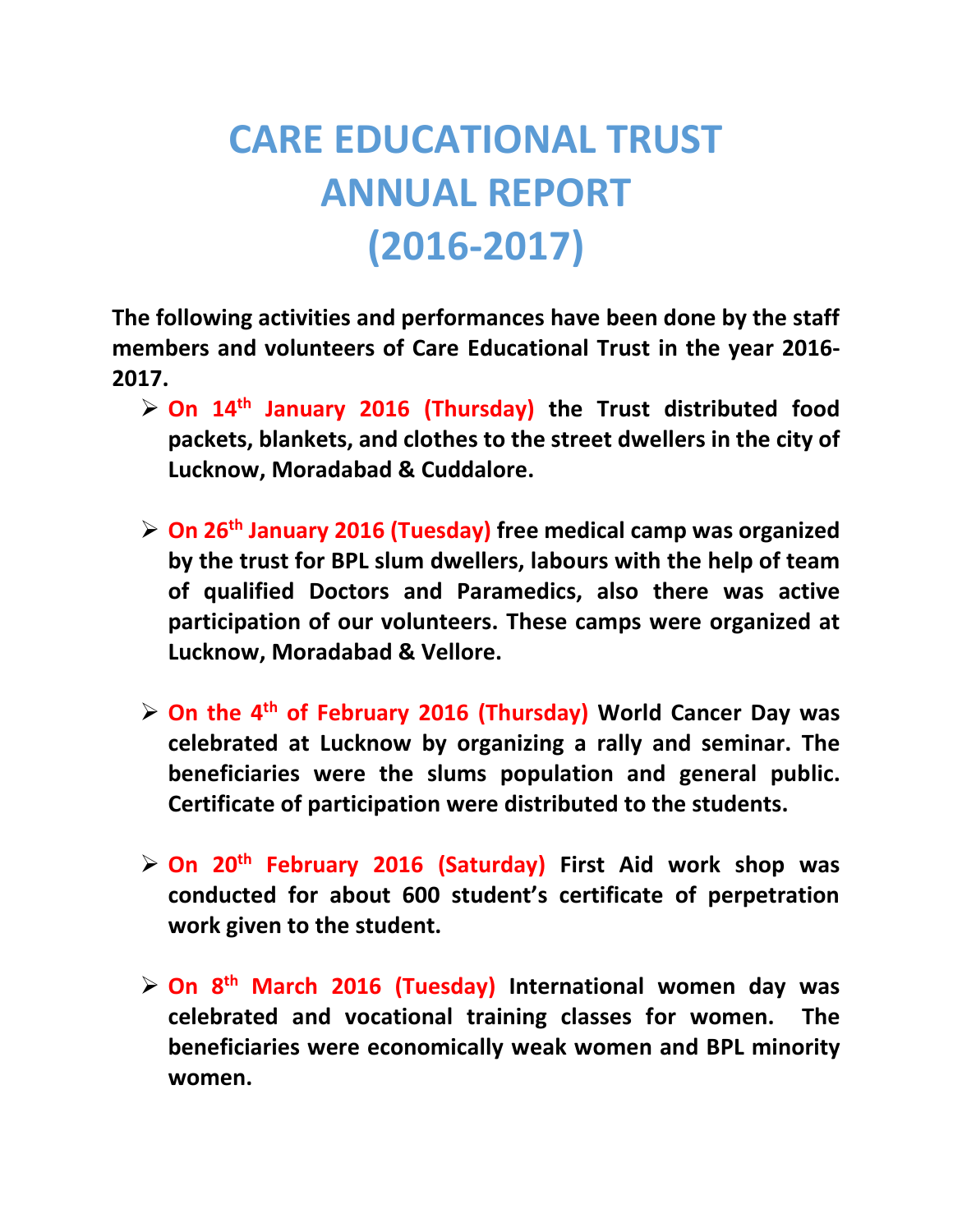- **On 30th March 2016 (Wednesday) a health nutrition free camp was organized in the suburbs of Lucknow to benefit the slum dwellers.**
- **ON 7th April 2016 (Thursday) World Health Day was celebrated by organized health camp and awareness program in the areas of Lucknow. The beneficiaries were general public.**
- **On 14th April 2016 (Thursday) a skill development workshop was organized for the BPL youth of slums of Lucknow.**
- **On 1st May 2016 (Sunday) Labour Day anti-alcohol awareness camps and free medical checkup was organized in the slums of Lucknow. The beneficiaries were the general public of Lucknow & Barabanki.**
- **On 5th June 2016 (Sunday) the World Environment Day was celebrated by tree plantation awareness camps and work shop, drawing competition by children at Lucknow, Vellore, and Moradabad. The beneficiary was the public, student & children.**
- **On 24th July 2016 (Sunday) Sanitation and hygiene seminar followed by kit distribution for BPL women of slums in Lucknow.**
- **On 15th August 2016 (Monday) Independence Day celebration took place at Lucknow, Vellore & Moradabad. Old age people, BPL children and labour were benefitted.**
- **On 5th September 2016 (Monday) Teachers day was celebrated at Moradabad, Lucknow and distribution of stationary material, food packets was done for the under privileged children of slums.**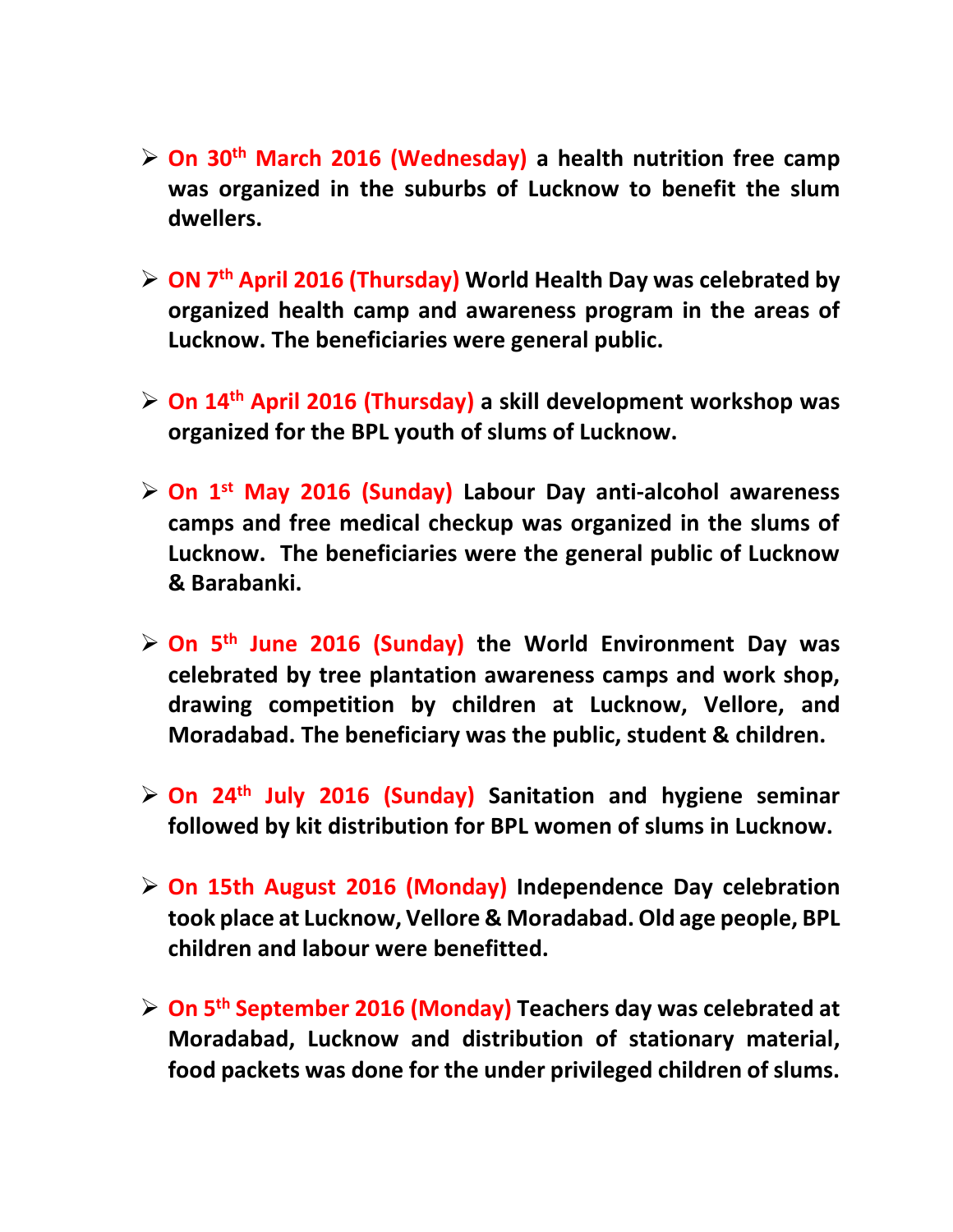- **On 2nd October 2016 (Sunday) Gandhi Jayanti was celebrated and workshop on Khadi & Gandhi philosophy was organized at Lucknow & Moradabad.**
- **On 14th Nov 2016 (Monday) the staff members and volunteers celebrated children day where a fete (Bal Mela) was organized by children of the school of the trust.**
- **On 25th December 2016 (Sunday) Christmas celebration & New Year function was organized at Lucknow & Vellore. Food packets were distributed to slums dwellers and street children.**
- **On 26 January 2017 (Thursday) Republic day celebration was organized at Lucknow, Moradabad, Barabanki & Vellore where food packets & sweets were distributed amongst street dwellers & workers.**
- **On 4th February 2017 (Saturday) World Cancer Day was celebrated by organizing seminar, awareness program & rally in which the beneficiaries were general public & students.**
- **On 24th February 2017 (Friday) a free eye medical camp was organized for general public at Lucknow.**
- **On 8th March 2017 (Wednesday) International Women's Day was celebrated & a seminar on female foeticide was organized for the slums women.**
- **On 15th March 2017 (Wednesday) a free dental camp was organized for general public and BPL students of the slums of Lucknow.**